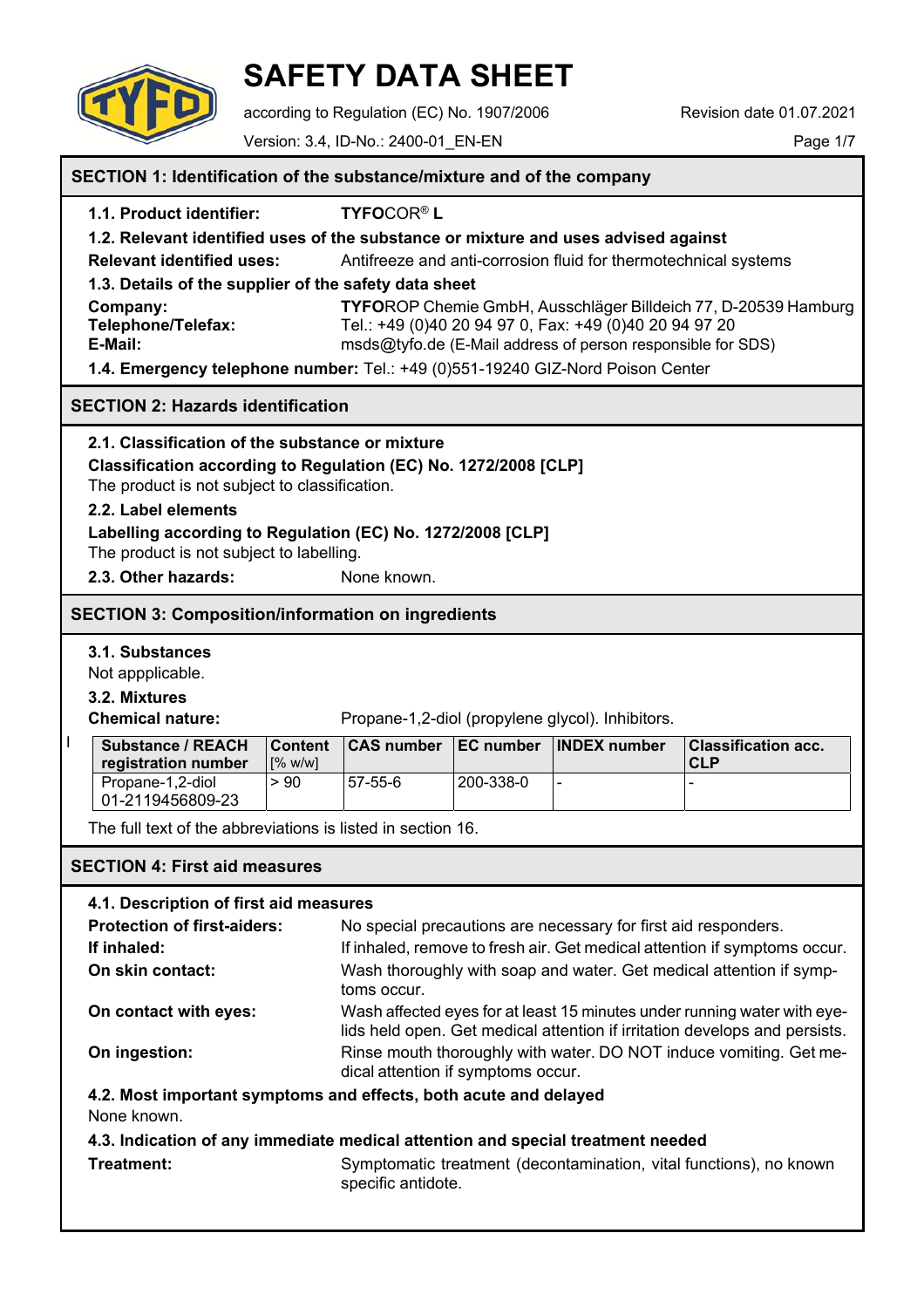# **SECTION 5: Firefighting measures**

| 5.1. Extinguishing media                                                                                                                 |                                                                                                                                                                                                                                                                                                                                                                                                                                                                                                                                                                                                                                               |  |
|------------------------------------------------------------------------------------------------------------------------------------------|-----------------------------------------------------------------------------------------------------------------------------------------------------------------------------------------------------------------------------------------------------------------------------------------------------------------------------------------------------------------------------------------------------------------------------------------------------------------------------------------------------------------------------------------------------------------------------------------------------------------------------------------------|--|
| Suitable extinguishing media:                                                                                                            | Water spray. Alcohol-resistant foam. Dry powder. Carbon dioxide (CO2).                                                                                                                                                                                                                                                                                                                                                                                                                                                                                                                                                                        |  |
| Unsuitable extinguishing media: None known.                                                                                              |                                                                                                                                                                                                                                                                                                                                                                                                                                                                                                                                                                                                                                               |  |
| 5.2. Special hazards arising from the substance or mixture                                                                               |                                                                                                                                                                                                                                                                                                                                                                                                                                                                                                                                                                                                                                               |  |
| <b>Specific hazards during</b><br>firefighting:                                                                                          | Exposure to combustion products may be a hazard to health.                                                                                                                                                                                                                                                                                                                                                                                                                                                                                                                                                                                    |  |
| Hazardous combustion products: Carbon oxides.                                                                                            |                                                                                                                                                                                                                                                                                                                                                                                                                                                                                                                                                                                                                                               |  |
| 5.3. Advice for fire-fighters                                                                                                            |                                                                                                                                                                                                                                                                                                                                                                                                                                                                                                                                                                                                                                               |  |
| <b>Special protective</b><br>equipment:                                                                                                  | In the event of fire, wear self-contained breathing apparatus. Use per-<br>sonal protective equipment.                                                                                                                                                                                                                                                                                                                                                                                                                                                                                                                                        |  |
| <b>Specific extinguishing</b><br>methods:                                                                                                | Use extinguishing measures that are appropriate to local circumstances<br>and the surrounding environment. Use water spray to cool unopened con-<br>tainers. Remove undamaged containers from fire area if it is safe to do so.                                                                                                                                                                                                                                                                                                                                                                                                               |  |
| <b>SECTION 6: Accidental release measures</b>                                                                                            |                                                                                                                                                                                                                                                                                                                                                                                                                                                                                                                                                                                                                                               |  |
|                                                                                                                                          | 6.1. Personal precautions, protective equipment and emergency procedures                                                                                                                                                                                                                                                                                                                                                                                                                                                                                                                                                                      |  |
| <b>Personal precautions:</b>                                                                                                             | Use personal protective equipment. Follow safe handling advice and<br>personal protective equipment recommendations.                                                                                                                                                                                                                                                                                                                                                                                                                                                                                                                          |  |
| 6.2. Environmental precautions                                                                                                           | Discharge into the environment must be avoided. Prevent further leakage or spillage if safe to do so. Pre-<br>vent spreading over a wide area (e.g. by containment or oil barriers). Retain and dispose of contaminated<br>wash water. Local authorities should be advised if significant spillages cannot be contained.                                                                                                                                                                                                                                                                                                                      |  |
| 6.3. Methods and material for containment and cleaning up                                                                                |                                                                                                                                                                                                                                                                                                                                                                                                                                                                                                                                                                                                                                               |  |
| Methods for cleaning up:                                                                                                                 | Soak up with inert absorbent material. For large spills, provide dyking or<br>other appropriate containment to keep material from spreading. If dyked<br>material can be pumped, store recovered material in appropriate con-<br>tainer. Clean up remaining materials from spill with suitable absorbent.<br>Local or national regulations may apply to releases and disposal of this<br>material, as well as those materials and items employed in the cleanup<br>of releases. You will need to determine which regulations are applicable.<br>Sections 13 and 15 provide information regarding certain local or natio-<br>nal requirements. |  |
| 6.4. Reference to other sections: See sections 7, 8, 11, 12 and 13.                                                                      |                                                                                                                                                                                                                                                                                                                                                                                                                                                                                                                                                                                                                                               |  |
| <b>SECTION 7: Handling and storage</b>                                                                                                   |                                                                                                                                                                                                                                                                                                                                                                                                                                                                                                                                                                                                                                               |  |
| 7.1. Precautions for safe handling                                                                                                       |                                                                                                                                                                                                                                                                                                                                                                                                                                                                                                                                                                                                                                               |  |
| <b>Technical measures:</b>                                                                                                               | See Engineering measures in section 8.                                                                                                                                                                                                                                                                                                                                                                                                                                                                                                                                                                                                        |  |
| Local/total ventilation:                                                                                                                 | Use only with adequate ventilation.                                                                                                                                                                                                                                                                                                                                                                                                                                                                                                                                                                                                           |  |
| <b>Advice on safe</b><br>handling:                                                                                                       | Handle in accordance with good industrial hygiene and safety practice.<br>Take care to prevent spills, waste and minimize release to the environmt.                                                                                                                                                                                                                                                                                                                                                                                                                                                                                           |  |
| <b>Advice on protection against</b><br>fire and explosion:                                                                               | Observe the general rules of industrial fire protection.                                                                                                                                                                                                                                                                                                                                                                                                                                                                                                                                                                                      |  |
| <b>Hygiene measures:</b>                                                                                                                 | When using do not eat, drink or smoke. Wash contaminated clothing be-<br>fore re-use.                                                                                                                                                                                                                                                                                                                                                                                                                                                                                                                                                         |  |
| 7.2. Conditions for safe storage, including any incompatibilities                                                                        |                                                                                                                                                                                                                                                                                                                                                                                                                                                                                                                                                                                                                                               |  |
| <b>Requirements for storage</b><br>areas and containers:                                                                                 | Store containers tightly sealed in a cool, dry and well ventilated place.<br>Store in accordance with the particular national regulations.                                                                                                                                                                                                                                                                                                                                                                                                                                                                                                    |  |
| Advice on common<br>storage:                                                                                                             | Do not store with strong oxidizing agents. Keep away from food, beve-<br>rages and animal feedstuffs.                                                                                                                                                                                                                                                                                                                                                                                                                                                                                                                                         |  |
| 7.3. Specific end uses<br>For the relevant identified uses listed in section 1 the advice mentioned in this section 7 is to be observed. |                                                                                                                                                                                                                                                                                                                                                                                                                                                                                                                                                                                                                                               |  |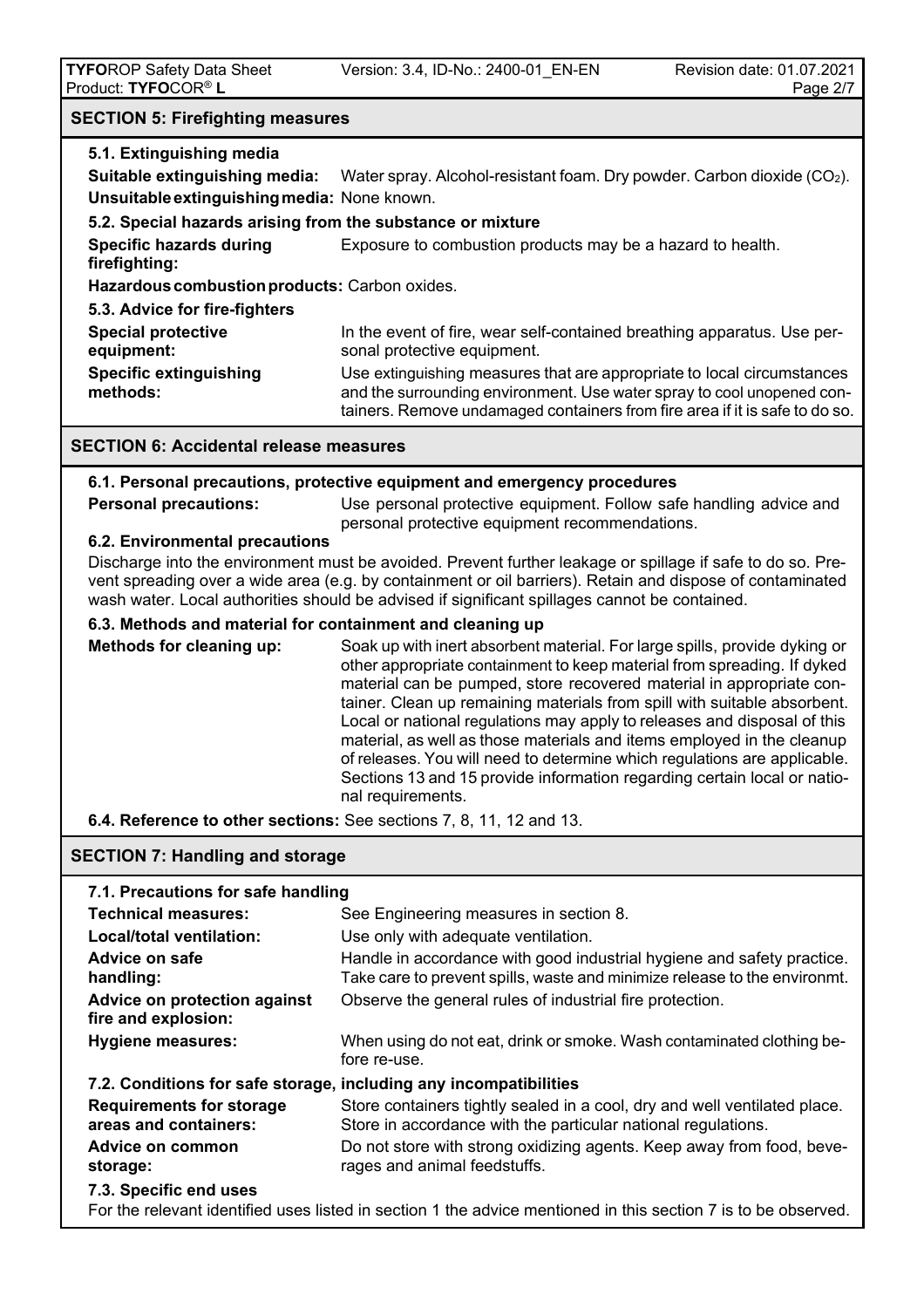#### **SECTION 8: Exposure control/personal protection**

#### **8.1. Control parameters**

#### **Components with occupational exposure limits Information on component Propane-1,2-diol**

| <b>Legal basis</b> | Value type        | <b>Control parameters</b>       | <b>Further information</b>                    |
|--------------------|-------------------|---------------------------------|-----------------------------------------------|
| GB EH40            | TWA (Particles)   | $10 \,\mathrm{mg/m^3}$          | Where no specific short-term exposure limit   |
|                    | TWA (Total vapour | $10 \,\mathrm{mg/m^3}$          | is listed, a figure three times the long-term |
|                    | and particles)    | 474 mg/m <sup>3</sup> , 150 ppm | exposure should be used.                      |

## **DNEL values - information on component Propane-1,2-diol**

| End use        | <b>Exposure routes</b> | <b>Potential health effects</b> | Value                 |
|----------------|------------------------|---------------------------------|-----------------------|
| Workers        | Inhalation             | Long-term local effects         | 10 mg/m $3$           |
| <b>Workers</b> | Inhalation             | Long-term systemic effects      | 168 mg/m <sup>3</sup> |
| Consumers      | Inhalation             | Long-term local effects         | 10 mg/m $3$           |
| Consumers      | Inhalation             | Long-term systemic effects      | 50 mg/m $3$           |

#### **PNEC values - information on component Propane-1,2-diol**

| <b>Fresh</b><br>water | <b>Marine</b><br>water | <b>Water (intermit-</b><br>l tent release) | <b>I</b> sediment | ⊺Fresh water ⊺Marine water<br>sediment | ∣Soil    | Sewage treat-<br>I ment plant |
|-----------------------|------------------------|--------------------------------------------|-------------------|----------------------------------------|----------|-------------------------------|
| 260 mg/l              | $26$ ma/l              | 183 ma/l                                   | 572 ma/ka         | ⊦57.2 ma/ka                            | 50 mg/kg | 20000 mg/l                    |

## **8.2. Exposure controls**

| <b>Engineering measures:</b>         | Ensure adequate ventilation, especially in confined areas. Minimize work-<br>place exposure concentrations.                                                                                                                                                                                                                                                                                                                                                                                                                                                                                                                                                  |
|--------------------------------------|--------------------------------------------------------------------------------------------------------------------------------------------------------------------------------------------------------------------------------------------------------------------------------------------------------------------------------------------------------------------------------------------------------------------------------------------------------------------------------------------------------------------------------------------------------------------------------------------------------------------------------------------------------------|
| <b>Personal protective equipment</b> |                                                                                                                                                                                                                                                                                                                                                                                                                                                                                                                                                                                                                                                              |
| Eye protection:                      | Safety glasses with side-shields (frame goggles, e.g. EN 166).                                                                                                                                                                                                                                                                                                                                                                                                                                                                                                                                                                                               |
| Hand protection:                     | Chemical resistant protective gloves (EN 374). Material: butyl rubber.<br>Protective index 2. Break through time: > 30 minutes. Glove thickness:<br>0.7 mm. Material: nitrile rubber. Protective index 2. Break through time:<br>>30 minutes. Glove thickness: 0.4 mm. Remarks: Choose gloves to pro-<br>tect hands against chemicals depending on the concentration and quan-<br>tity of the hazardous substance and specific to place of work. For spe-<br>cial applications, we recommend clarifying the resistance to chemicals<br>of the aforementioned protective gloves with the manufacturer. Wash<br>hands before breaks and at the end of workday. |
| Skin and body protection:            | Wash skin thoroughly after contact.                                                                                                                                                                                                                                                                                                                                                                                                                                                                                                                                                                                                                          |
| <b>Respiratory protection:</b>       | Use respiratory protection unless adequate local exhaust ventilation is<br>provided or exposure assessment demonstrates that exposures are with-<br>in recommended exposure guidelines. Filter type: Particulate type (P).                                                                                                                                                                                                                                                                                                                                                                                                                                   |

## **SECTION 9: Physical and chemical properties**

| 9.1. Information on basic physical and chemical properties |                    |                               |
|------------------------------------------------------------|--------------------|-------------------------------|
| Appearance:                                                | liauid.            |                               |
| Colour:                                                    | colourless.        |                               |
| Odour:                                                     | almost odourless.  |                               |
| <b>Odour threshold:</b>                                    | No data available. |                               |
| pH value $(20 °C)$ :                                       | $8.0 - 9.0$        | (ASTM D 1287)                 |
| <b>Solidification temperature:</b>                         | $\leq$ -50 °C.     | (DIN ISO 3016)                |
| Initial boiling point/boiling range:                       | $>150$ °C.         | (ASTM D 1120)                 |
| Flash point:                                               | $>100 °C$ .        | (DIN EN 22719, ISO 2719)      |
| <b>Evaporation rate:</b>                                   | No data available. |                               |
| Flammability (solid, gas):                                 | not applicable.    |                               |
| <b>Upper explosion limit:</b>                              | $12.6%$ vol.       | (Inform. on Propylene glycol) |
| Lower explosion limit:                                     | $2.6\%$ vol.       | (Inform. on Propylene glycol) |
| Vapour pressure (20 °C):                                   | ca. 0.2 hPa.       | (calculated)                  |
| Vapour density:                                            | No data available. |                               |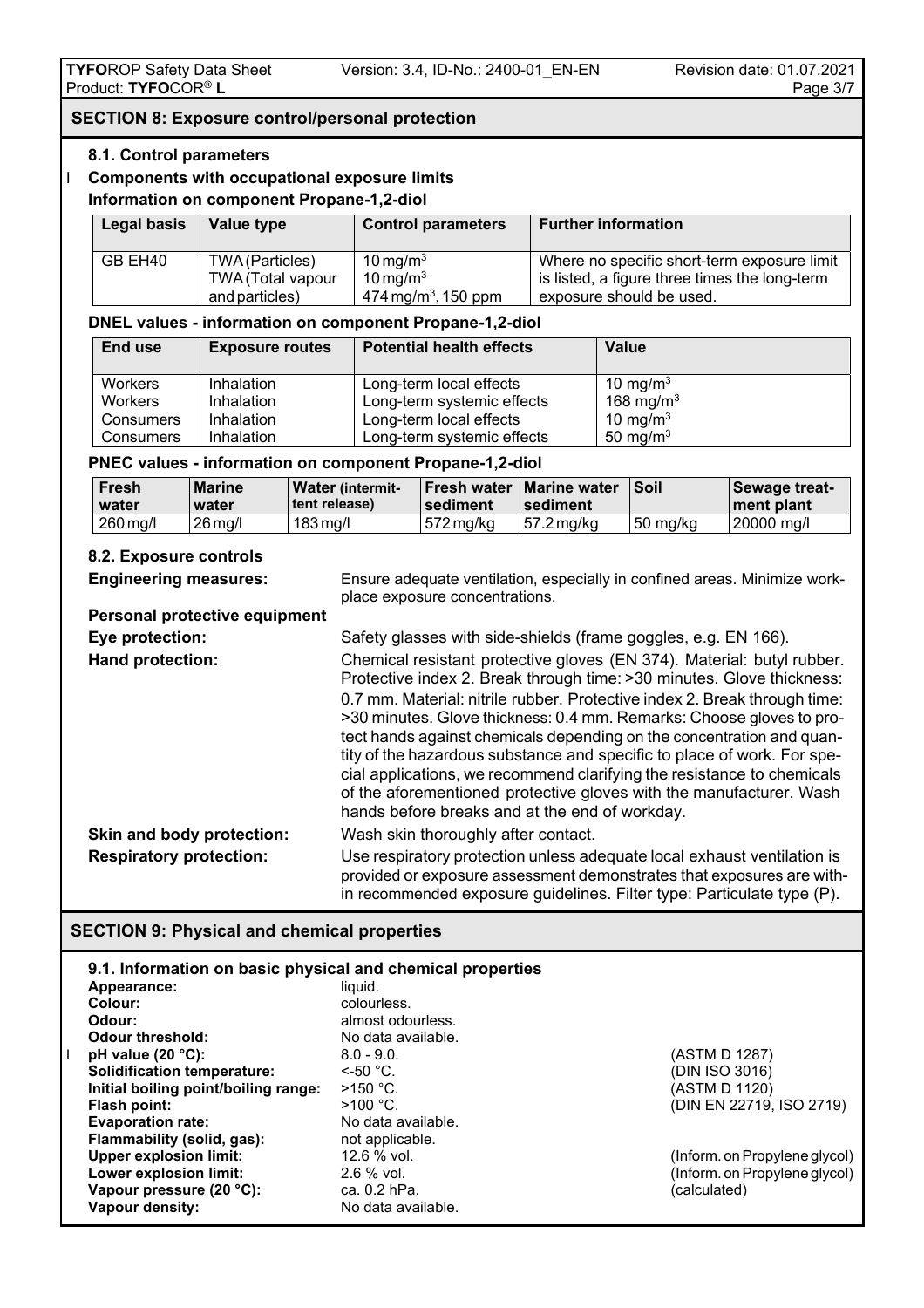|              | <b>SECTION 9: Physical and chemical properties - Continuation</b>                                                                                                |                                                                                                                                                                                                                                                                                                                                   |                               |  |  |
|--------------|------------------------------------------------------------------------------------------------------------------------------------------------------------------|-----------------------------------------------------------------------------------------------------------------------------------------------------------------------------------------------------------------------------------------------------------------------------------------------------------------------------------|-------------------------------|--|--|
|              | Density (20 °C):                                                                                                                                                 | ca. 1.055 $g/cm3$ .                                                                                                                                                                                                                                                                                                               | (DIN 51757)                   |  |  |
|              | Solubility:<br>Partition coefficient n-octanol/H <sub>2</sub> O: log P <sub>ow</sub> (20.5 °C): -1.07.                                                           | Water solubility: soluble.                                                                                                                                                                                                                                                                                                        | (Inform. on Propylene glycol) |  |  |
|              | Auto-ignition temperature:<br><b>Decomposition temperature:</b><br>Viscosity (kinematic, 20 °C):<br><b>Explosive properties:</b><br><b>Oxidizing properties:</b> | No data available.<br>No data available.<br>ca. 70 $mm^2/s$ .<br>not explosive.<br>not oxidizing.                                                                                                                                                                                                                                 | (DIN 51562)                   |  |  |
|              | 9.2. Other Information:                                                                                                                                          | No other information.                                                                                                                                                                                                                                                                                                             |                               |  |  |
|              | <b>SECTION 10: Stability and reactivity</b>                                                                                                                      |                                                                                                                                                                                                                                                                                                                                   |                               |  |  |
|              | 10.1. Reactivity:                                                                                                                                                | No hazardous reactions if stored and handled as prescribed/indicated.                                                                                                                                                                                                                                                             |                               |  |  |
|              |                                                                                                                                                                  | Corrosion to metals: No corrosive effect on metals.                                                                                                                                                                                                                                                                               |                               |  |  |
|              | 10.2. Chemical stability:                                                                                                                                        | The product is stable if stored and handled as prescribed/indicated.                                                                                                                                                                                                                                                              |                               |  |  |
|              | 10.3. Possibility of hazar-<br>dous reactions:                                                                                                                   | No hazardous reactions if stored and handled as prescribed/indicated.                                                                                                                                                                                                                                                             |                               |  |  |
|              | 10.4. Conditions to avoid:                                                                                                                                       | No conditions to avoid anticipated.                                                                                                                                                                                                                                                                                               |                               |  |  |
|              | 10.5. Incompatible materials:                                                                                                                                    | Substances to avoid: strong oxidising agents.                                                                                                                                                                                                                                                                                     |                               |  |  |
|              | 10.6. Hazardous decom-<br>position products:                                                                                                                     | No hazardous decomposition products if stored and handled as pres-<br>cribed/indicated.                                                                                                                                                                                                                                           |                               |  |  |
|              | <b>SECTION 11: Toxicological information</b>                                                                                                                     |                                                                                                                                                                                                                                                                                                                                   |                               |  |  |
|              | 11.1. Information on toxicological effects                                                                                                                       |                                                                                                                                                                                                                                                                                                                                   |                               |  |  |
|              | <b>Information on likely</b><br>routes of exposure:                                                                                                              | Inhalation. Skin contact. Ingestion. Eye contact.                                                                                                                                                                                                                                                                                 |                               |  |  |
|              | <b>Acute toxicity:</b>                                                                                                                                           | Not classified based on available information.                                                                                                                                                                                                                                                                                    |                               |  |  |
|              |                                                                                                                                                                  | Information on component Propane-1,2-diol: Acute oral toxicity: LD50<br>(Rat): 19400 - 36000 mg/kg. Assessment: The substance has no acu-<br>te oral toxicity. Acute inhalation toxicity: No data available. Acute der-<br>mal toxicity: LD50 (Rabbit): 20800 mg/kg. Assessment: The sub-<br>stance has no acute dermal toxicity. |                               |  |  |
|              | Skin corrosion/<br>irritation:                                                                                                                                   | Not classified based on available information.<br>Information on component Propane-1,2-diol: no skin irritation (Rab-                                                                                                                                                                                                             |                               |  |  |
|              |                                                                                                                                                                  | bit), method: OECD test guideline 404.                                                                                                                                                                                                                                                                                            |                               |  |  |
|              | Serious eye damage/<br>eye irritation:                                                                                                                           | Not classified based on available information.<br>Information on component Propane-1,2-diol: slight eye irritation<br>(Rabbit), method: OECD test guideline 405.                                                                                                                                                                  |                               |  |  |
| $\mathbf{I}$ | <b>Respiratory or skin</b><br>sensitisation:                                                                                                                     | Skin sensitisation: Not classified based on available information. Res-<br>piratory sensitisation: Not classified based on available information.                                                                                                                                                                                 |                               |  |  |
|              | <b>Germ cell mutagenicity:</b>                                                                                                                                   | Not classified based on available information.<br>Information on component Propane-1,2-diol: Genotoxicity in vitro: not<br>mutagenic (Bacteria, AMES Test), method: OECD test guideline 471.                                                                                                                                      |                               |  |  |
|              | Carcinogenicity:                                                                                                                                                 | Not classified based on available information.<br>Information on component Propane-1,2-diol: NOAEL (Rat): 1700-2100<br>mg/kg, application route: ingestion, exposure time: 2 years.                                                                                                                                               |                               |  |  |
|              | <b>Reproductive toxicity:</b>                                                                                                                                    | Not classified based on available information.                                                                                                                                                                                                                                                                                    |                               |  |  |
|              | Specific target organ toxi-<br>city (single exposure):                                                                                                           | Not classified based on available information.                                                                                                                                                                                                                                                                                    |                               |  |  |
|              | Specific target organ toxi-<br>city (repeated exposure):                                                                                                         | Not classified based on available information.                                                                                                                                                                                                                                                                                    |                               |  |  |
|              | <b>Repeated dose toxicity:</b>                                                                                                                                   | Not classified based on available information.                                                                                                                                                                                                                                                                                    |                               |  |  |
|              | <b>Aspiration toxicity:</b>                                                                                                                                      | Not classified based on available information.                                                                                                                                                                                                                                                                                    |                               |  |  |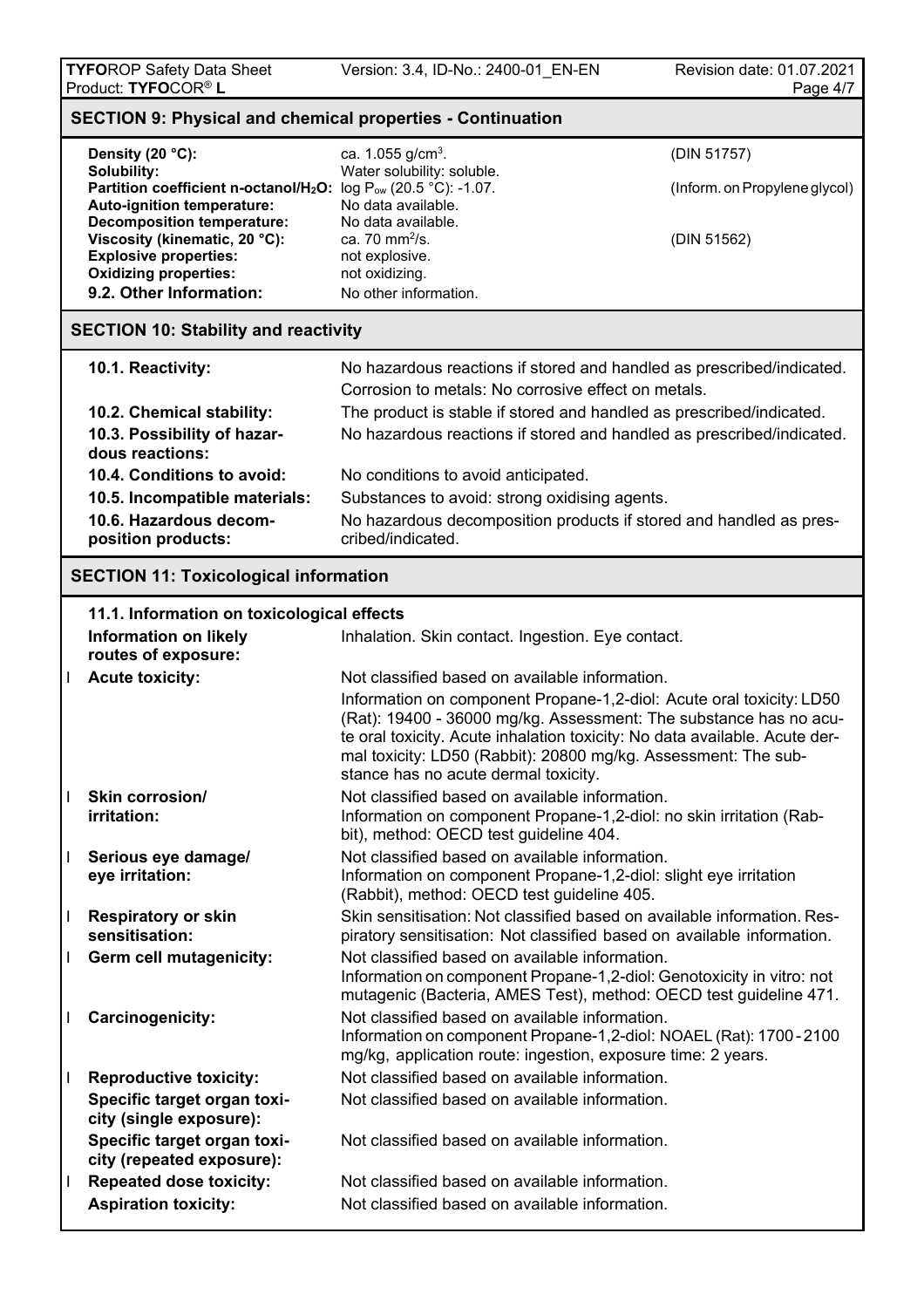## **SECTION 12: Ecological information**

## **12.1. Toxicity**

#### **Information on component Propane-1,2-diol**

| <b>Toxicity to</b>                         | Value / exposure time                               | <b>Species</b>                                                                   |
|--------------------------------------------|-----------------------------------------------------|----------------------------------------------------------------------------------|
| fish                                       | LC50: 51600 mg/l / 96 h                             | Oncorhynchus mykiss (Rainbow trout)<br>Method: OECD test guideline 203           |
| daphnia and other<br>aquatic invertebrates | EC50: 34400 mg/l / 48 h                             | Daphnia magna (Water flea)                                                       |
| algae                                      | EC50: 19000 mg/l / 72 h                             | Pseudokirchneriella subcapitata (Green algae)<br>Method: OECD test guideline 201 |
| bacteria                                   | EC50: 26800 mg/l / 30 min<br>EC50: >1000 mg/l / 3 h | Photobacterium phosphoreum<br>Activated sludge                                   |

- **12.2. Persistence and** Information on component Propane-1,2-diol: Biodegradability: Biode**degradability:** gradation: 87 - 92 % (28 d), method: OECD test guideline 301 D. Re-
- sult: readily biodegradable. **12.3. Bioaccumulative** Information on component Propane-1,2-diol: Partition coefficient n-oc**potential:**  $\qquad \qquad \text{tanol/H}_20$ : log P<sub>ow:</sub> -1.07. **12.4. Mobility in soil:** No data available. **12.5. Results of PBT and** The product does not contain a substance fulfilling the PBT criteria (per-<br>**PVB assessment:** sistent/bioaccumulative/toxic) or the vPvB criteria (very persistent/very sistent/bioaccumulative/toxic) or the vPvB criteria (very persistent/very bioaccumulative).  **12.6. Other adverse effects:** No data available.

#### **SECTION 13: Disposal considerations**

| 13.1. Waste treatment methods |                                                                                                                                                                                                                                                                                         |
|-------------------------------|-----------------------------------------------------------------------------------------------------------------------------------------------------------------------------------------------------------------------------------------------------------------------------------------|
| <b>Product:</b>               | Dispose of in accordance with local regulations.<br>According to the European Waste Catalogue (EWC), waste codes are<br>not product specific, but application specific. Waste codes should be<br>assigned by the user, preferably in discussion with the waste disposal<br>authorities. |
| Contaminated packaging:       | Dispose of as the product. Empty containers should be taken to an ap-<br>proved waste handling site for recycling or disposal.                                                                                                                                                          |

#### **SECTION 14: Transport information**

|                                    | ADR/<br><b>RID</b> | <b>ADN</b>                                                        | <b>IMDG</b> | <b>IATA/</b><br><b>ICAO</b> |
|------------------------------------|--------------------|-------------------------------------------------------------------|-------------|-----------------------------|
|                                    |                    | Not classified as a dangerous good under<br>transport regulations |             |                             |
| 14.1. UN number                    |                    |                                                                   |             |                             |
| 14.2. UN proper shipping name      |                    |                                                                   |             |                             |
| 14.3. Transport hazard classes     |                    |                                                                   |             |                             |
| 14.4. Packing group                |                    |                                                                   |             |                             |
| 14.5. Environmental hazards        |                    |                                                                   |             |                             |
| 14.6. Special precautions for user |                    |                                                                   |             |                             |

## **14.7. Transport in bulk according to Annex II of MARPOL 73/78 and the IBC Code**

I Not applicable.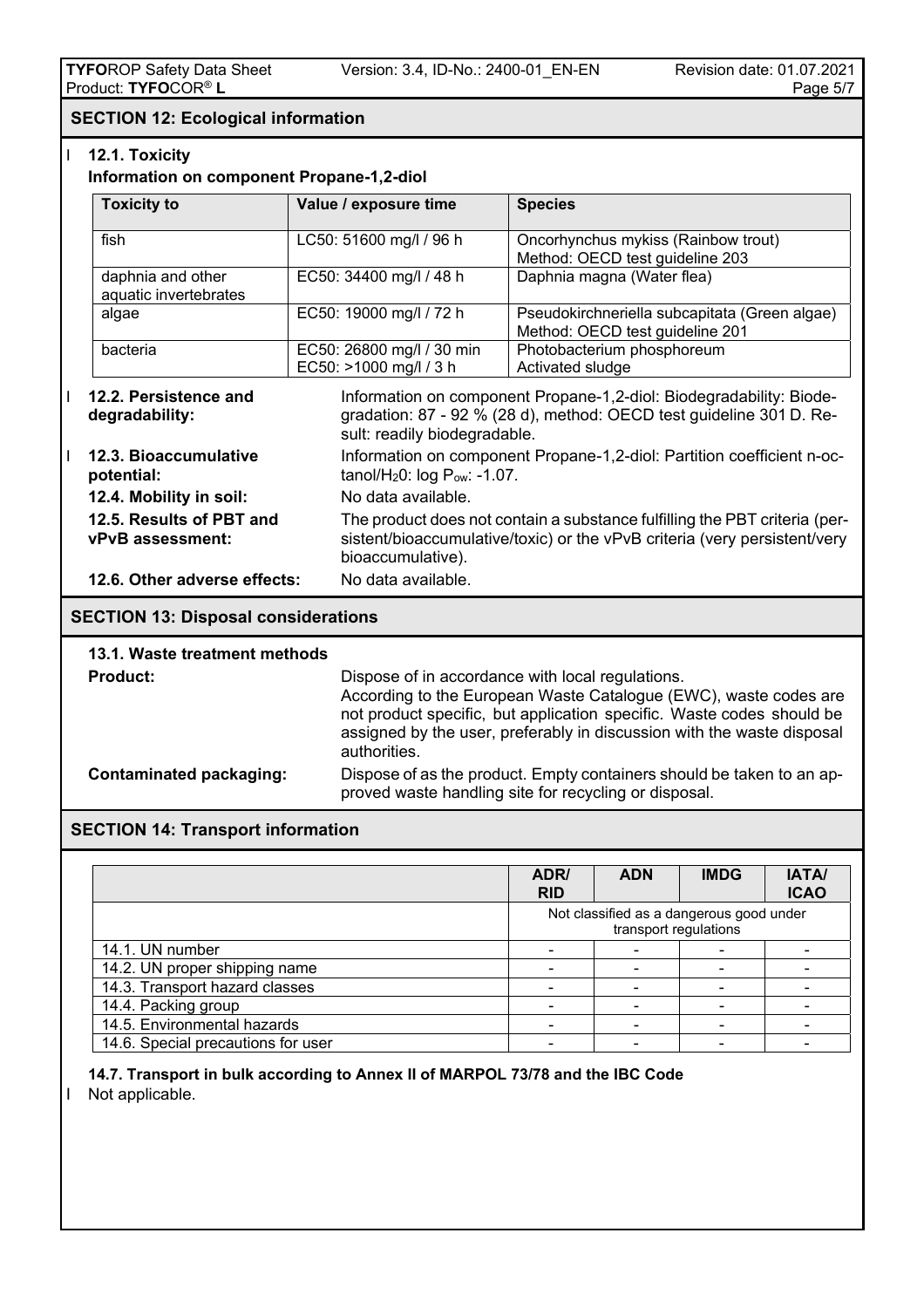## **SECTION 15: Regulatory information**

## **15.1. Safety, health and environmental regulations/legislation specific for the substance/mixture**

|   | <b>Legal basis</b>                                                                                                                                |                                                                                                                                                              | <b>Remark / Evaluation</b> |
|---|---------------------------------------------------------------------------------------------------------------------------------------------------|--------------------------------------------------------------------------------------------------------------------------------------------------------------|----------------------------|
|   | Regulation (EC) No. 649/2012 of the European Parliament and the Council<br>concerning the export and import                                       | Not applicable                                                                                                                                               |                            |
| L | REACH - Restrictions on the manufacture, placing on the market and use of<br>certain dangerous substances, preparations and articles (Annex XVII) | Not applicable                                                                                                                                               |                            |
| L | (Article 59)                                                                                                                                      | REACH - Candidate List of Substances of Very High Concern for Authorisation                                                                                  | Not applicable             |
| L | REACH - List of substances subject to authorisation (Annex XIV)                                                                                   |                                                                                                                                                              | Not applicable             |
|   |                                                                                                                                                   | Regulation (EC) No. 1005/2009 on substances that deplete the ozone layer                                                                                     | Not applicable             |
|   | Regulation (EC) No. 850/2004 on persistent organic pollutants                                                                                     |                                                                                                                                                              | Not applicable             |
|   |                                                                                                                                                   | Seveso III - Directive 2012/18/EU of the European Parliament and of the Coun-<br>cil on the control of major-accident hazards involving dangerous substances | Not applicable             |
|   | <b>Other regulations</b>                                                                                                                          |                                                                                                                                                              |                            |
|   | No further information.                                                                                                                           |                                                                                                                                                              |                            |
|   | 15.2. Chemical Safety Assessment                                                                                                                  |                                                                                                                                                              |                            |
|   | A Chemical Safety Assessment was not carried out for the product.                                                                                 |                                                                                                                                                              |                            |
|   | <b>SECTION 16: Other information</b>                                                                                                              |                                                                                                                                                              |                            |
|   |                                                                                                                                                   |                                                                                                                                                              |                            |
| L | Not applicable                                                                                                                                    | Full text of the abbreviations of classifications and H-Statements used in sections 2 and 3                                                                  |                            |
|   |                                                                                                                                                   | Other abbreviations used in this safety data sheet in alphabetical order                                                                                     |                            |
|   | <b>ADN</b>                                                                                                                                        | European agreement concerning the international carriage of dangerous                                                                                        |                            |
|   |                                                                                                                                                   | goods by inland waterways                                                                                                                                    |                            |
|   | <b>ADR</b>                                                                                                                                        | European agreement concerning the international carriage of dangerous                                                                                        |                            |
|   |                                                                                                                                                   | goods by road                                                                                                                                                |                            |
|   |                                                                                                                                                   | of chemical substances and mixtures                                                                                                                          |                            |
|   | <b>ASTM</b>                                                                                                                                       | American Society for Testing and Materials                                                                                                                   |                            |
|   | CAS number                                                                                                                                        | <b>Chemical Abstracts Service number</b>                                                                                                                     |                            |
|   | <b>CLP</b>                                                                                                                                        | Regulation (EC) No. 1272/2008 on classification, labeling and packaging                                                                                      |                            |
|   |                                                                                                                                                   | of chemical substances and mixtures                                                                                                                          |                            |
|   | <b>DIN</b>                                                                                                                                        | German Institute for Standardisation/German Industrial Standard                                                                                              |                            |
|   | <b>DNEL</b><br><b>EC50</b>                                                                                                                        | Derived No Effect Level<br><b>Median Effective Concentration</b>                                                                                             |                            |
|   | EC number                                                                                                                                         | EINECS number (European Inventory of Existing Substances) or ELINCS                                                                                          |                            |
|   | GB EH40                                                                                                                                           | UK EH40 WEL-Workplace Exposure Limits                                                                                                                        |                            |
|   | GB EH40 TWA                                                                                                                                       | Long-term exposure limit (8-hour TWA reference period)                                                                                                       |                            |
|   | <b>IATA</b>                                                                                                                                       | International Air Transport Association                                                                                                                      |                            |
|   | <b>IBC</b>                                                                                                                                        | International Code for the Construction and Equipment of Ships carrying                                                                                      |                            |
|   |                                                                                                                                                   | Dangerous Chemicals in Bulk                                                                                                                                  |                            |
|   | <b>ICAO</b>                                                                                                                                       | International Civil Aviation Organization                                                                                                                    |                            |
|   | <b>IMDG</b>                                                                                                                                       | International Maritime Dangerous Goods Code                                                                                                                  |                            |
|   | <b>INDEX</b> number                                                                                                                               | Identification code for hazardous substances, Annex VI of Regulation (EC)<br>No. 1272/2008                                                                   |                            |
|   |                                                                                                                                                   | number (European List of Notified Chemical Substances)                                                                                                       |                            |
|   | <b>ISO</b>                                                                                                                                        | International Organisation for Standardisation/International Standard                                                                                        |                            |
|   | <b>LC50</b><br>LD50                                                                                                                               | <b>Median Lethal Concentration</b><br><b>Median Lethal Dose</b>                                                                                              |                            |
|   | <b>MARPOL</b>                                                                                                                                     | International Convention for the Prevention of Marine Pollution from Ships                                                                                   |                            |
|   | <b>NOAEL</b>                                                                                                                                      | No Observed Adverse Effect Level                                                                                                                             |                            |
|   | <b>OECD</b>                                                                                                                                       | Organisation for Economic Cooperation and Development                                                                                                        |                            |

PNEC Predicted No Effect Concentration